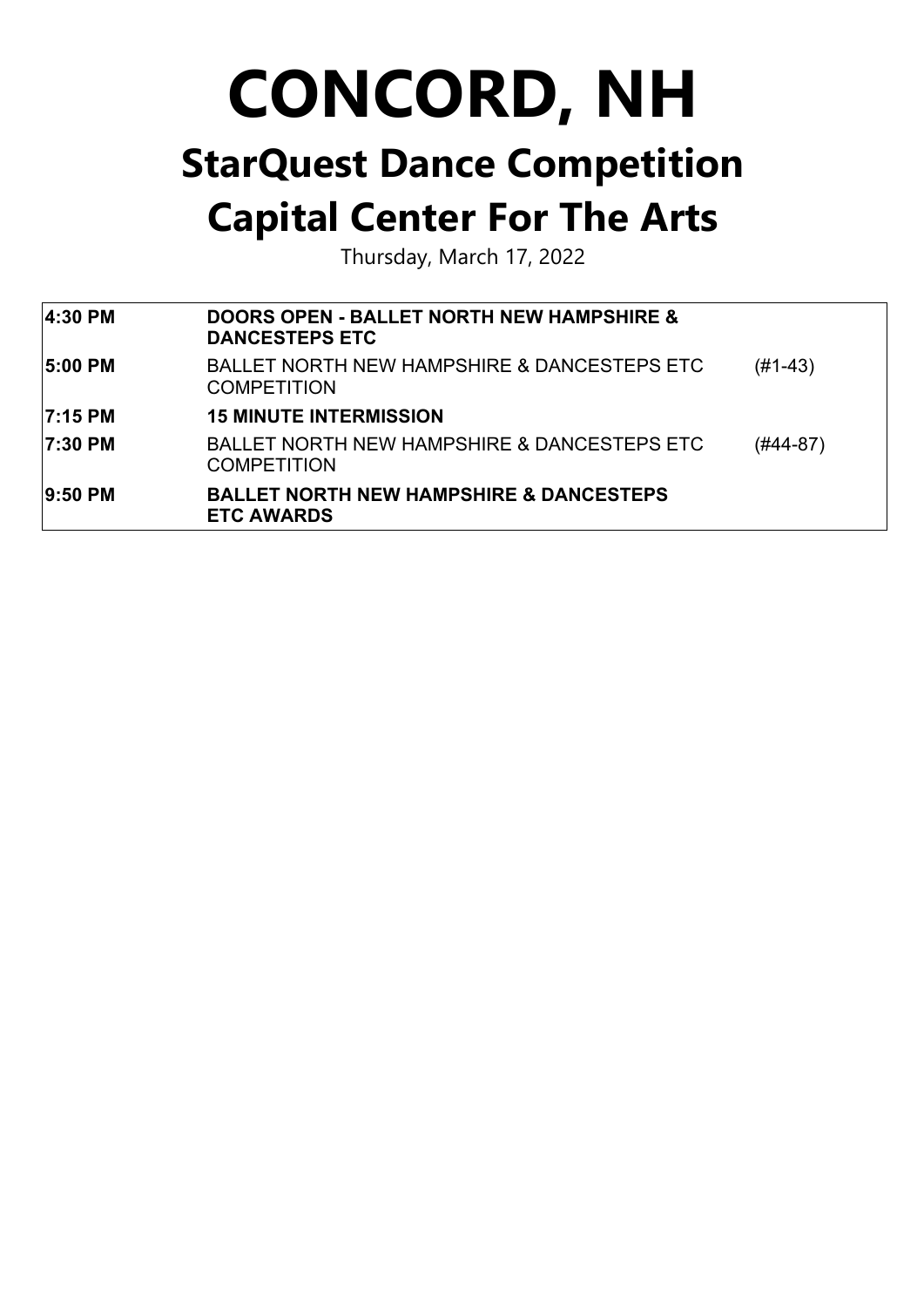Friday, March 18, 2022

| $3:30$ PM  | <b>DOORS OPEN - DANCE MOVES MAINE, EAST</b><br><b>COAST DANCE COMPLEX &amp; BROADWAY NORTH</b> |            |
|------------|------------------------------------------------------------------------------------------------|------------|
| 4:00 PM    | DANCE MOVES MAINE & EAST COAST DANCE<br>COMPLEX & BROADWAY NORTH COMPETITION                   | (#88-126)  |
| $6:10$ PM  | <b>15 MINUTE INTERMISSION</b>                                                                  |            |
| $6:25$ PM  | DANCE MOVES MAINE & EAST COAST DANCE<br>COMPLEX & BROADWAY NORTH COMPETITION                   | (#127-162) |
| $8:20$ PM  | <b>15 MINUTE INTERMISSION</b>                                                                  |            |
| $8:35$ PM  | DANCE MOVES MAINE & EAST COAST DANCE<br>COMPLEX & BROADWAY NORTH COMPETITION                   | (#163-198) |
| $10:30$ PM | DANCE MOVES MAINE & EAST COAST DANCE<br><b>COMPLEX &amp; BROADWAY NORTH AWARDS</b>             |            |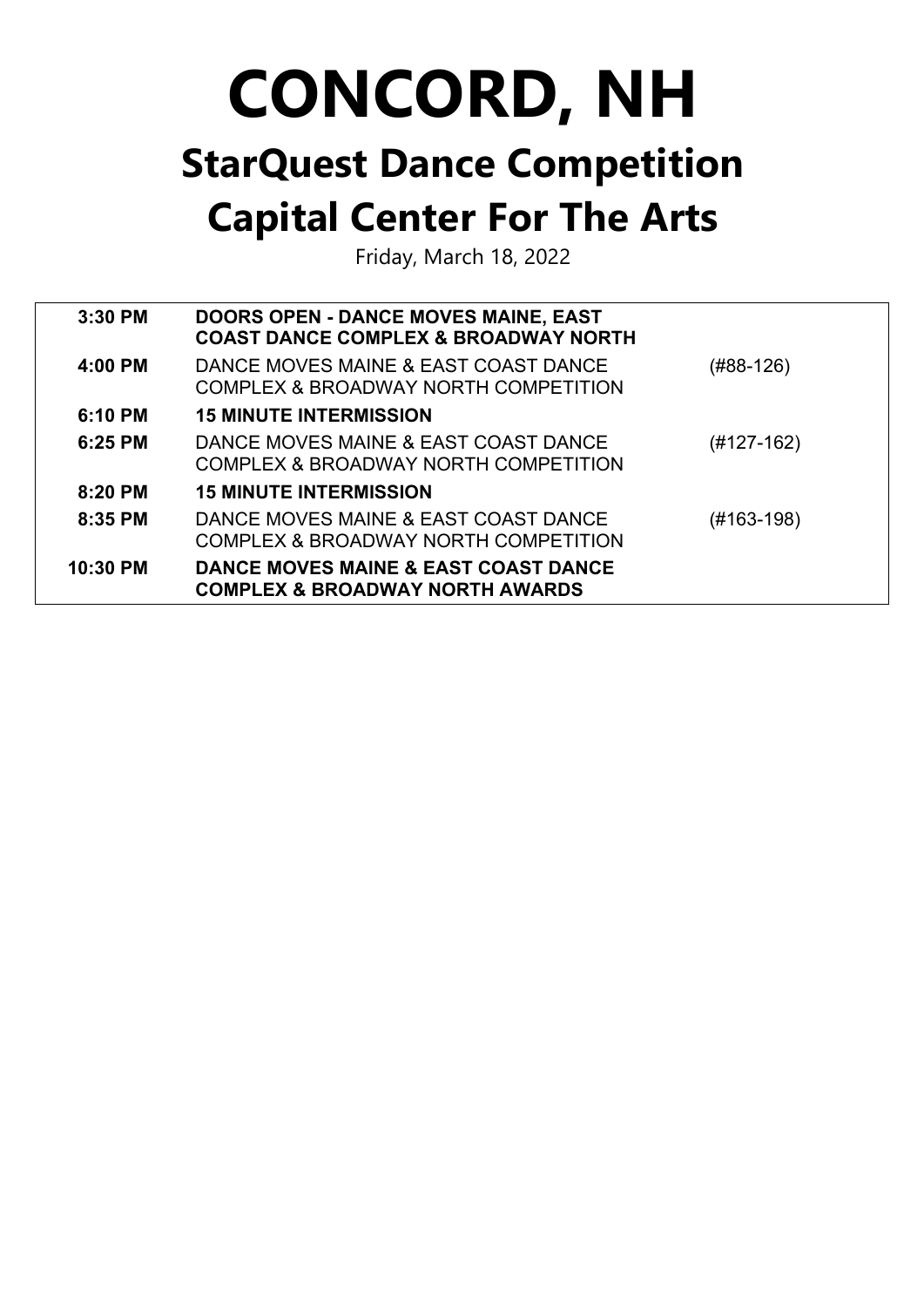Saturday, March 19, 2022

| 6:30 AM   | <b>DOORS OPEN - CONCORD DANCE ACADEMY</b>                                                 |                |
|-----------|-------------------------------------------------------------------------------------------|----------------|
| 7:00 AM   | CONCORD DANCE ACADEMY COMPETITION                                                         | $(H199-240)$   |
| $9:20$ AM | <b>15 MINUTE INTERMISSION</b>                                                             |                |
| $9:35$ AM | CONCORD DANCE ACADEMY COMPETITION                                                         | $(H241-276)$   |
| 11:35 AM  | <b>CONCORD DANCE ACADEMY AWARDS</b>                                                       |                |
|           |                                                                                           |                |
| 12:25 PM  | <b>DOORS OPEN - DANCEWORKS MOVEMENT DESIGN &amp;</b><br><b>FORTITUDE DANCE</b>            |                |
| 12:55 PM  | DANCEWORKS MOVEMENT DESIGN & FORTITUDE FOR<br><b>DANCE COMPETITION</b>                    | $(H277-302)$   |
| 2:20 PM   | <b>10 MINUTE INTERMISSION</b>                                                             |                |
| 2:30 PM   | DANCEWORKS MOVEMENT DESIGN & FORTITUDE FOR<br><b>DANCE COMPETITION</b>                    | $(H303-329)$   |
| 4:00 PM   | <b>10 MINUTE INTERMISSION</b>                                                             |                |
| 4:10 PM   | DANCEWORKS MOVEMENT DESIGN & FORTITUDE FOR<br><b>DANCE COMPETITION</b>                    | $(H330-354)$   |
| 5:30 PM   | <b>DANCEWORKS MOVEMENT DESIGN &amp; FORTITUDE</b><br><b>FOR DANCE AWARDS</b>              |                |
|           |                                                                                           |                |
| 6:20 PM   | <b>DOORS OPEN - THE STUDIO AT MEREDITH BAY, LET'S</b><br>DANCE INC & LEFTON DANCE COMPLEX |                |
| 6:50 PM   | THE STUDIO AT MEREDITH BAY & LET'S DANCE, INC &<br>LEFTON DANCE COMPLEX COMPETITION       | $(#355-380)$   |
| 8:15 PM   | <b>15 MINUTE INTERMISSION</b>                                                             |                |
| 8:30 PM   | THE STUDIO AT MEREDITH BAY & LET'S DANCE, INC &<br>LEFTON DANCE COMPLEX COMPETITION       | $(H381 - 418)$ |
| 10:30 PM  | THE STUDIO AT MEREDITH BAY & LET'S DANCE, INC &<br><b>LEFTON DANCE COMPLEX AWARDS</b>     |                |